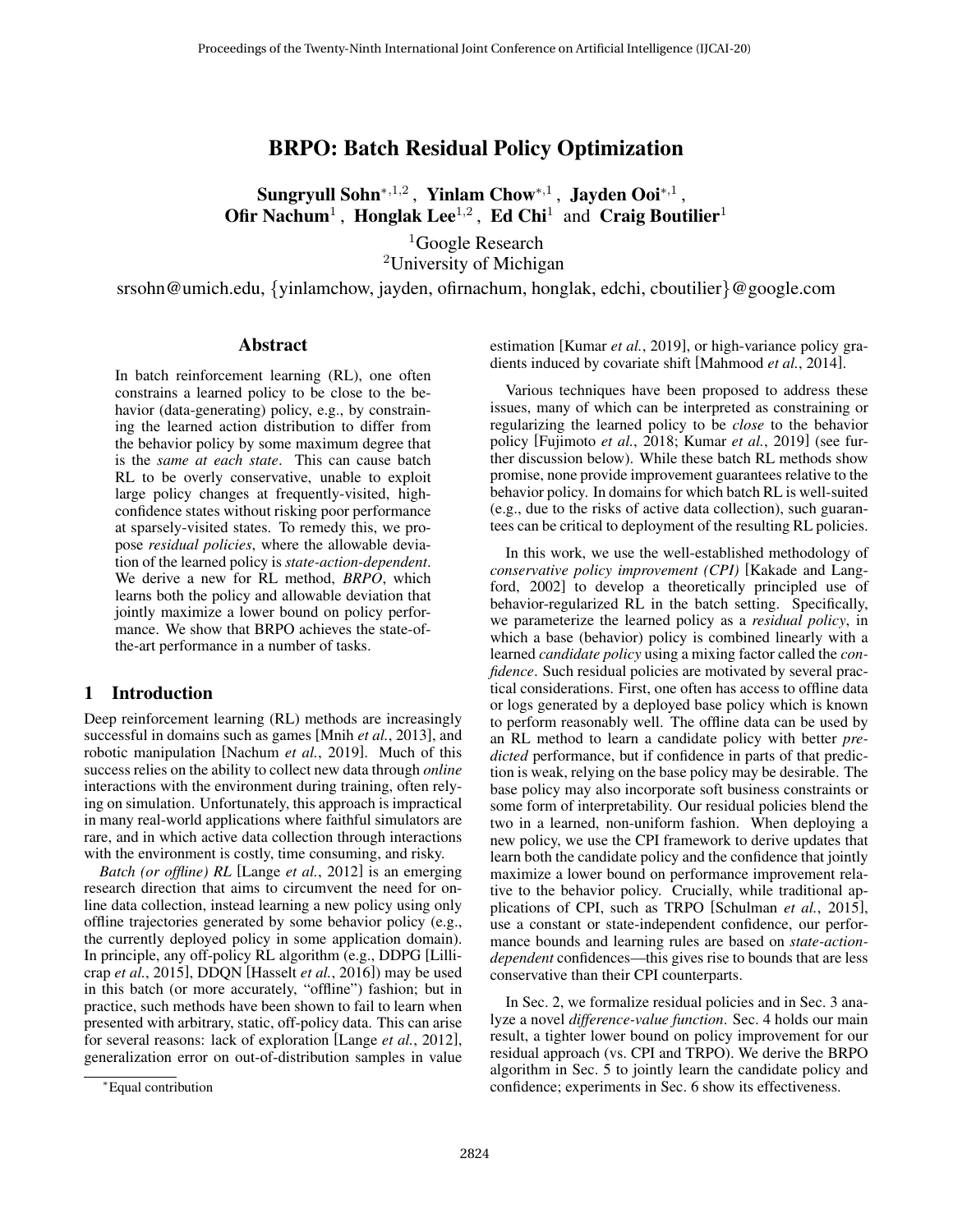### 2 Preliminaries

We consider a *Markov decision process (MDP)*  $M =$  $\langle S, A, R, T, P_0 \rangle$ , with state space S, action space A, reward function  $R$ , transition kernel  $T$ , and initial state distribution  $P_0$ . A policy  $\pi$  interacts with the environment, starting at  $s_0 \sim P_0$ . At step t, the policy samples an action  $a_t$  from a distribution  $\pi(\cdot|s_t)$  over A and applies. The environment emits a reward  $r_t = R(s_t, a_t) \in [0, R_{\text{max}}]$  and next state  $s_{t+1} \sim T(\cdot|s_t, a_t)$ . In this work, we consider discounted infinite-horizon problems with discount factor  $\gamma \in [0, 1)$ .

Let  $\Delta = \{\pi : S \times A \to [0,1], \sum_a \pi(a|s) = 1\}$  be the set of Markovian stationary policies. The expected (discounted) cumulative return of policy  $\pi \in \Delta$ , is  $J_{\pi} :=$  $\mathbb{E}_{T,\pi}[\sum_{t=0}^{\infty} \gamma^t R(s_t, a_t) \mid s_0 \sim P_0]$ . Our aim is to find an optimal policy  $\pi^* \in \arg \max_{\pi \in \Delta} \tilde{J}_\pi$ . In reinforcement learning (RL), we must do so without knowledge of  $R, T$ , using only trajectory data generated from the environment (see below) or access to a simulator (see above).

We consider pure offline or *batch RL*, where the learner has access to a fixed data set (or *batch*) of state-actionsreward-next-state samples  $B = \{(s, a, r, s')\}$ , generated by a (known) *behavior policy* β(·|s). No additional data collection is permitted. We denote by  $d_{\beta}$  the  $\gamma$ -discounted occupation measure of the MDP w.r.t.  $\beta$ .

In this work, we study the problem of *residual policy optimization (RPO)* in the batch setting. Given the behavior policy β(a|s), we would like to learn a *candidate policy*  $\rho(a|s)$  and a state-action *confidence*  $\lambda(s, a)$ , such that the final *residual policy*  $\pi(a|s) = (1 - \lambda(s, a))$ .  $\beta(a|s) + \lambda(s,a) \cdot \rho(a|s)$  maximizes total return. As discussed above, this type of mixture allows one to exploit an existing, "well-performing" behavior policy. Intuitively,  $\lambda(s, a)$  should capture how much we can trust  $\rho$  at each s, a pair, given the available data. To ensure that the residual policy is a probability distribution at every state  $s \in S$ , we constrain the confidence  $\lambda$  to lie in the set  $\Lambda(s)$  =  $\{\lambda: S \times A \to [0,1] : \sum_a \lambda(s,a) (\beta(a|s) - \rho(a|s)) = 0\}.$ 

Related work. Similar to the above policy formulation, CPI [\[Kakade and Langford, 2002\]](#page-6-8) also develops a policy mixing methodology that guarantees performance improvement when the confidence  $\lambda$  is a constant. However, CPI is an online algorithm, and it learns the candidate policy independently of (not jointly with) the mixing factor; thus, extension of CPI to offline, batch setting is unclear. Other existing work also deals with online residual policy learning without jointly learning mixing factors [\[Johannink](#page-6-10) *et al.*, 2019; Silver *et al.*[, 2018\]](#page-6-11). Common applications of CPI may treat  $\lambda$  as a hyper-parameter, which specifies the maximum totalvariation distance between the learned and behavior policy distributions (see standard proxies in [\[Schulman](#page-6-9) *et al.*, 2015; Pirotta *et al.*[, 2013\]](#page-6-12) for details). *Batch-constrained Qlearning (BCQ)* [\[Fujimoto](#page-6-7) *et al.*, 2018; [Fujimoto](#page-6-13) *et al.*, [2019\]](#page-6-13) incorporates the behavior policy when defining the admissible action set in Q-learning for selecting the highestvalued actions that are similar to data samples in the batch. *BEAR* [\[Kumar](#page-6-5) *et al.*, 2019] is motivated as a means to control the accumulation of out-of-distribution value errors; but its main algorithmic contribution is realized by adding a regularizer to the loss that measures the kernel maximum mean discrepancy (MMD) [\[Gretton](#page-6-14) *et al.*, 2007] between the learned and behavior policies similar to KL-control [\[Jaques](#page-6-15) *et al.*, [2019\]](#page-6-15). Algorithms such as SPI [\[Ghavamzadeh](#page-6-16) *et al.*, 2016] and SPIBB [\[Laroche and Trichelair, 2017\]](#page-6-17) bootstraps the learned policy with the behavior policy when the uncertainty in the update for current state-action pair is high, where the uncertainty is measured by the visitation frequency of stateaction pairs in the batch data. While these methods work well in some applications it is unclear if they have any performance guarantees.

### 3 The Difference-value Function

We begin by defining and characterizing the *difference-value function*, a concept we exploit in the derivation of our batch RPO method in Secs. 4 and 5. For any  $s \in S$ , let  $V_\pi(s)$  and  $V_\beta(s)$  be the value functions induced by policies  $\pi$  and  $\beta$ , respectively. Using the structure of the residual policy, we establish two characterizations of the *difference-value function*  $\Delta V_{\pi,\beta}(s) := V_{\pi}(s) - V_{\beta}(s).$ 

<span id="page-1-1"></span>**Lemma 1.** Let  $A_\pi(s, a) := Q_\pi(s, a) - V_\pi(s)$  be the ad*vantage function w.r.t. residual policy*  $\pi$ *, where*  $Q_{\pi}$  *is the state-action value. The difference-value is*  $\Delta V_{\pi,\beta}(s)$  =  $\mathbb{E}_{T,\beta}[\sum_{t=0}^{\infty}\gamma^{t}\Delta\hat{A}_{\pi,\beta,\rho,\lambda}(s_{t})\,|\,s_{0}=s],$  where  $\Delta\hat{A}_{\beta,\rho,\lambda}(s)=$  $\sum_{a\in A} \beta(a|s)\cdot \lambda(s,a)\cdot \frac{\rho(a|s)-\beta(a|s)}{\beta(a|s)}$  $\frac{s)-\beta(a|s)}{\beta(a|s)}\cdot A_\pi(s,a)$  is the residual *reward that depends on* λ *and difference of candidate policy* ρ *and behavior policy* β*.*

This result establishes that the difference value is essentially a value function w.r.t. the residual reward. Moreover, it is proportional to the advantage of the target policy, the confidence, and the difference of policies. While the difference value can be estimated from behavior data batch  $B$ , this formulation requires knowledge of the advantage function  $A_{\pi}$ w.r.t. the target policy, which must be re-learned at every  $\pi$ update in an off-policy fashion. Fortunately, we can show that the difference value can also be expressed as a function of the advantage w.r.t. the *behavior policy* β:

<span id="page-1-0"></span>**Theorem 2.** Let  $A_{\beta}(s, a) := Q_{\beta}(s, a) - V_{\beta}(s)$  be the ad*vantage function induced by β, in which*  $Q<sub>β</sub>$  *is the stateaction value. The difference-value is given by*  $\Delta V_{\pi,\beta}(s)$  =  $\mathbb{E}_{T,\pi}\left[\sum_{t=0}^{\infty}\gamma^{t}\Delta A_{\beta,\rho,\lambda}(s_{t})|s_{0}=s\right]$ , where

$$
\Delta A_{\beta,\rho,\lambda}(s) = \sum_{a \in A} \beta(a|s) \cdot \lambda(a|s) \cdot \frac{\rho(a|s) - \beta(a|s)}{\beta(a|s)} \cdot A_{\beta}(s,a)
$$

*is the residual reward that depends on* λ *and difference of candidate policy* ρ *and behavior policy* β*.*

In our RPO approach, we exploit the nature of the difference-value function to solve the maximization w.r.t. the confidence and candidate policy:  $(\lambda^*(s, \cdot), \rho^*(\cdot | s)) \in$  $\arg \max_{\lambda \in \Lambda(s), \rho \in \Delta} \Delta V_{\pi}(s)$ ,  $\forall s \in S$ . Since  $\lambda(s, \cdot) = 0$ implies  $\Delta V_{\pi,\beta}(s) = 0$ , the optimal difference-value function  $\Delta V^*(s)$  := max $\lambda \in \Lambda(s)$ ,  $\rho \in \Delta \Delta V_\pi(s)$  is always lowerbounded by 0. We motivate computing  $(\lambda, \rho)$  with the above difference-value formulation rather than as a standard RL problem as follows. In the tabular case, optimizing  $(\lambda, \rho)$ with either formulation gives an identical result. However,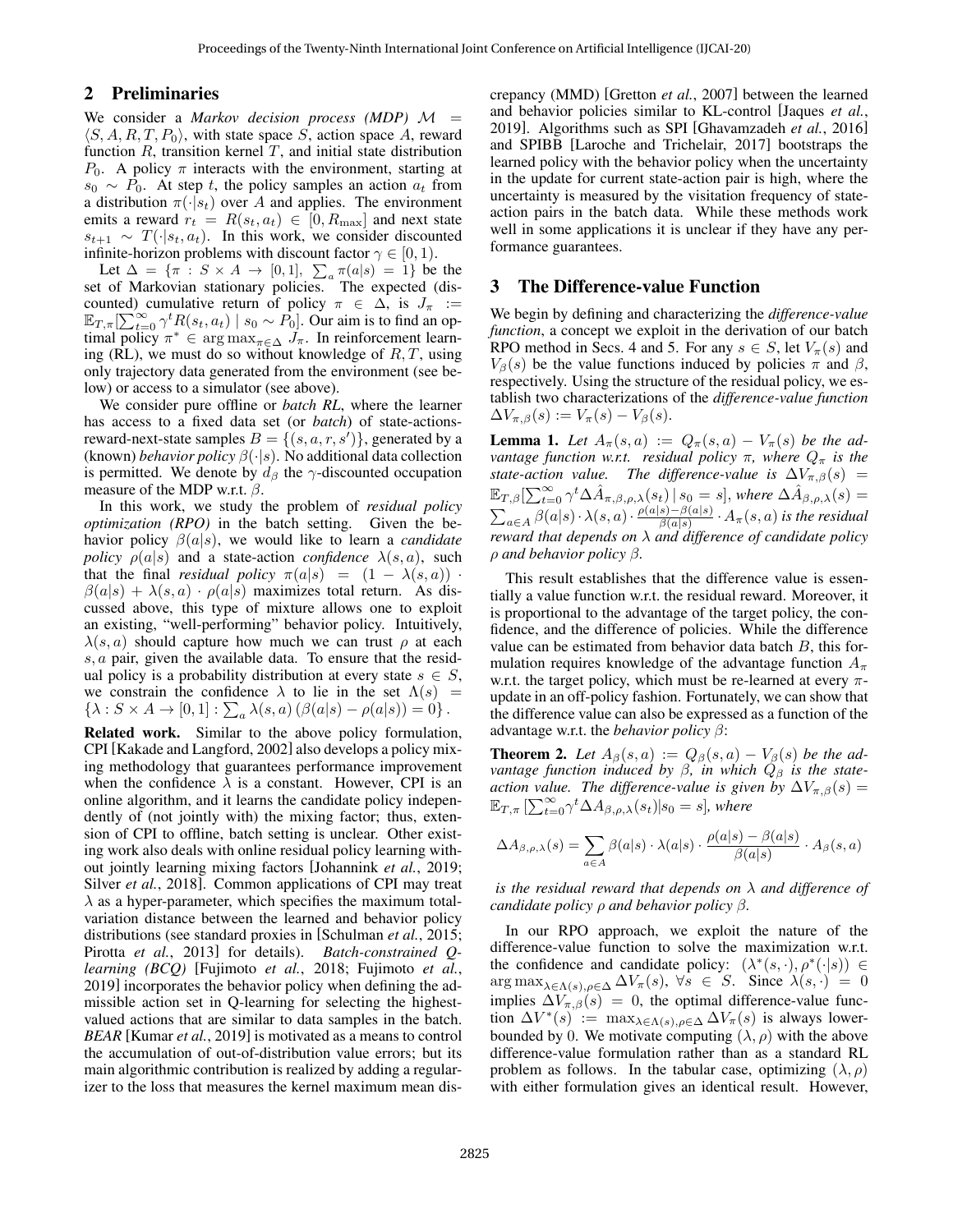both the difference-value function in Theorem [2](#page-1-0) and the standard RL objective require sampling data generated by the updated policy  $\pi$ . In the batch setting, when fresh samples are unavailable, learning  $(\lambda, \rho)$  with off-policy data may incur instability due to high generalization error [\[Kumar](#page-6-5) *et al.*, 2019]. While this can be alleviated by adopting the CPI methodology, applying CPI directly to RL can be overly conservative [\[Schulman](#page-6-9) *et al.*, 2015]. By contrast, we leverage the special structure of the difference-value function (e.g., nonnegativity) below, using this new formulation together with CPI to derive a less conservative RPO algorithm.

### 4 Batch Residual Policy Optimization

We now develop an RPO algorithm that has stable learning performance in the batch setting and *performance improvement guarantees*. For the sake of brevity, in the following we only present the main results on performance guarantees of RPO. Proofs of these results can be found in the appendix of the extended paper. We begin with the following baseline result, directly applying Corollary 1 of the TRPO result to RPO to ensure the residual policy  $\pi$  performs no worse than  $\beta$ .

<span id="page-2-1"></span>**Lemma 3.** *For any value function*  $U : S \to \mathbb{R}$ *, the differencereturn satisfies*  $J_{\pi} - J_{\beta} \ge \frac{1}{1-\gamma} \widetilde{L}_{U,\beta,\rho,\lambda} - \frac{2\gamma}{(1-\gamma)^2} \cdot \epsilon_{U,\beta,\rho,\lambda}$ .  $\mathbb{E}_{s\sim d_{\beta}}\left[\sqrt{\frac{1}{2}D_{\text{KL}}(\beta(s)\|\rho(s))}\right],$  where the surrogate objec*tive and the penalty weight are*

$$
\widetilde{L}_{U,\beta,\rho,\lambda} := \mathop{\mathbb{E}}_{(s,a,s') \sim d_{\beta}} \left[ \lambda(s,a) \cdot \frac{\rho(a|s) - \beta(a|s)}{\beta(a|s)} \cdot \Delta U(s,a,s') \right],
$$
  

$$
\epsilon_{U,\beta,\rho,\lambda} := \max_s |\mathbb{E}_{\pi,T}[\Delta U(s,a,s')]|,
$$

where 
$$
\Delta U(s, a, s') := R(s, a) + \gamma U(s') - U(s)
$$
.

When  $U = V_{\pi}$ , one has  $\mathbb{E}_{a \sim \pi(s)}[\Delta U(s, a, s')] = 0, \forall s \in$  $S$ , which implies that the inequality is tight—this lemma then coincides Lemma [1.](#page-1-1) While this CPI result forms the basis of many RL algorithms (e.g., TRPO, PPO), in many cases it is very loose since  $\epsilon_{U,\beta,\rho,\lambda}$  is a maximum over all states. Thus, using this bound for policy optimization may be *overly conservative*, i.e., algorithms which rely on this bound must take very small policy improvement steps, especially when the penalty weight  $\epsilon_{U,\beta,\rho,\lambda}$  is large, i.e.,  $|\epsilon_{U,\beta,\rho,\lambda}/(1-\gamma)| >>$  $|L_{U,\beta,\rho,\lambda}|$ . While this approach may be reasonable in online settings—when collection of new data (with an updated behavior policy  $\beta \leftarrow \pi$ ) is allowed—in the batch setting it is challenging to overcome such conservatism.

To address this issue, we develop a CPI method that is specifically tied to the difference-value formulation, and uses a state-action-dependent confidence  $\lambda(s, a)$ . We first derive the following theorem, which bounds the difference returns that are generated by  $\beta$  and  $\pi$ .

<span id="page-2-0"></span>**Theorem 4.** *The difference return of*  $(\pi, \beta)$  *satisfies* 

$$
J_{\pi}-J_{\beta}\geq \frac{1}{1-\gamma}\left(L'_{\beta,\rho,\lambda}-\frac{\gamma}{1-\gamma}\cdot L''_{\beta,\rho,\lambda}\cdot \max_{s_0\in S}\,L''_{\beta,\rho,\lambda}(s_0)\right),
$$

*where the surrogate objective function, regularization, and*

*penalty weight are given by*

$$
L'_{\beta,\rho,\lambda} := \mathbb{E}_{(s,a)\sim d_{\beta}} \left[ \lambda(s,a) \cdot \frac{\rho(a|s) - \beta(a|s)}{\beta(a|s)} \cdot A_{\beta}(s,a) \right]
$$

$$
L''_{\beta,\rho,\lambda} := \mathbb{E}_{(s,a)\sim d_{\beta}} \left[ \lambda(s,a) \cdot \frac{|\rho(a|s) - \beta(a|s)|}{\beta(a|s)} \right]
$$

$$
L'''_{\beta,\rho,\lambda}(s_0) := \mathbb{E}_{(s,a)\sim d_{\beta}(s_0)} \left[ \lambda(s,a) \cdot \frac{|\rho(a|s) - \beta(a|s)|}{\beta(a|s)} \cdot |A_{\beta}(s,a)| \right]
$$

*respectively, in which*  $d_{\beta}(s_0)$  *is the discounted occupancy measure w.r.t.*  $\beta$  *given initial state*  $s_0$ *.* 

Unlike the difference-value formulations in Lemma [1](#page-1-1) and Theorem [2,](#page-1-0) which require the knowledge of advantage function  $A_\pi$  or the trajectory samples generated by  $\pi$ , the lower bound in Theorem [4](#page-2-0) is comprised only of terms that can be estimated directly using the data batch  $B$  (i.e., data generated by  $β$ ). This makes it a natural objective function for batch RL. Notice also that the surrogate objective, the regularization, and the penalty weight in the lower bound are each proportional to the confidence and to the relative difference of the candidate and behavior policies. However, the max operator requires state enumeration to compute this lower bound, which is intractable when  $S$  is large or uncountable.

We address this by introducing a slack variable  $\kappa \geq 0$  to replace the max-operator with suitable constraints. This allows the bound on the difference return to be rewritten as:<br> $I = I_0 \ge \frac{1}{2} I' = \min_{i=1}^{\infty} I''$ 

$$
J_{\pi} - J_{\beta} \ge \frac{1}{1-\gamma} L'_{\beta,\rho,\lambda} - \min_{\kappa \ge L''_{\beta,\rho,\lambda}(s_0), \ \forall s_0} \frac{\gamma}{(1-\gamma)^2} L''_{\beta,\rho,\lambda} \kappa.
$$
  
Consider the Lagrangian of the lower bound:

$$
\frac{L'_{\beta,\rho,\lambda}}{1-\gamma}-\min_{\kappa\geq 0}\max_{\eta(s)\geq 0,\forall s}\frac{\gamma\cdot L''_{\beta,\rho,\lambda}\cdot\kappa}{(1-\gamma)^2}-\sum_s\eta(s)(\kappa-L''_{\beta,\rho,\lambda}(s)).
$$

To simplify this saddle-point problem, we restrict the Lagrange multiplier to be  $\eta(s) = \eta \cdot P_0(s) \ge 0$ , where  $\eta \ge 0$  is a scalar multiplier. Using this approximation and the strong duality of linear programming [\[Boyd and Vandenberghe, 2004\]](#page-6-18) over primal-dual variables  $(\kappa, \eta)$ , the saddle-point problem on  $(\lambda, \rho, \eta, \kappa)$  can be re-written as

<span id="page-2-2"></span>
$$
\mathcal{L}_{\beta,\rho,\lambda} := \max_{\eta \ge 0} \min_{\kappa \ge 0} \frac{L'_{\beta,\rho,\lambda} - L''_{\beta,\rho,\lambda} \cdot \kappa \cdot \frac{\gamma}{1 - \gamma} - \eta \cdot \kappa + \eta L'''_{\beta,\rho,\lambda}}{1 - \gamma} \n= \frac{1}{1 - \gamma} \left( L'_{\beta,\rho,\lambda} - \frac{\gamma}{1 - \gamma} L''_{\beta,\rho,\lambda} \cdot L'''_{\beta,\rho,\lambda} \right),
$$
\n(1)

where  $L_{\beta,\rho,\lambda}^{\prime\prime} = \mathbb{E}_{s \sim P_0}[L_{\beta,\rho,\lambda}^{\prime\prime}(s)]$ . The equality is based on the KKT condition on  $(\kappa, \eta)$ . Notice that the only difference between the CPI lower bound in Theorem [4](#page-2-0) and the objective function  $\mathcal{L}_{\beta,\rho,\lambda}$  is that the max operator is replaced by expectation w.r.t the initial distribution.

With certain assumptions on the approximation error of the Lagrange multiplier parametrization  $\eta(s) \approx P_0(s)$ , we can characterize the gap between the original CPI objective func-tion in Theorem [4](#page-2-0) and  $\mathcal{L}_{\beta,\rho,\lambda}$ . One approach is to look into the KKT condition of the original saddle-point problem and bound the sub-optimality gap introduced by this Lagrange parameterization. Similar derivations can be found in the analysis of approximate linear programming (ALP) algorithms [\[Abbasi-Yadkori](#page-6-19) *et al.*, 2019; [Farias and Roy, 2003\]](#page-6-20).

Compared with the vanilla CPI result from Lemma [3,](#page-2-1) there are two characteristics in problem [\(1\)](#page-2-2) that make the optimization w.r.t.  $\mathcal{L}_{\beta,\rho,\lambda}$  less conservative. First, the penalty weight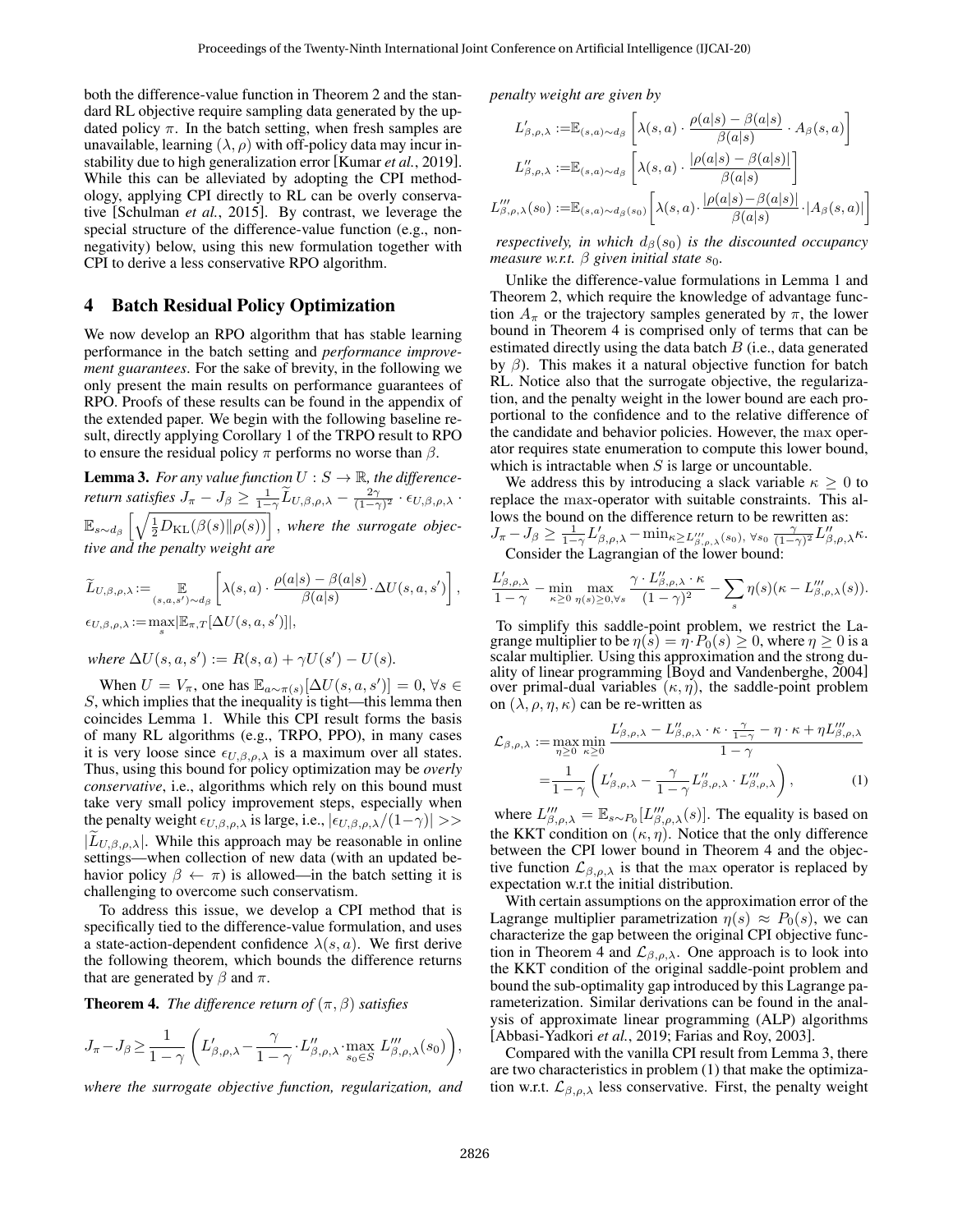$L''_{\beta,\rho,\lambda}$  here is smaller than  $\epsilon_{U,\beta,\rho,\lambda}$  in Lemma [3,](#page-2-1) which means that the corresponding objective has less incentive to force  $\rho$ to be close to  $\beta$ . Second, compared with entropy regularization in vanilla CPI, here the regularization and penalty weight are both linear in  $\lambda \in \Lambda \subseteq [0,1]^{|A|}$ ; thus, unlike vanilla CPI, whose objective is linear in  $\lambda$ , our objective is quadratic in λ—this modification ensures the optimal value is not a *de*generate extreme point of  $\Lambda$ .<sup>[1](#page-3-0)</sup>

## 5 The BRPO Algorithm

We now develop the BRPO algorithm, for which the general pseudo-code is given in Algorithm [1.](#page-5-0) Recall that if the candidate policy  $\rho$  and confidence  $\lambda$  are jointly optimized

$$
(\rho^*, \lambda^*) \in \underset{\lambda \in \Lambda, \ \rho \in \Delta}{\arg \max} \mathcal{L}_{\beta, \rho, \lambda}, \tag{2}
$$

then the residual policy  $\pi^*(a|s) = (1 - \lambda^*(s, a))\beta(a|s) +$  $\lambda^*(s, a) \rho^*(a|s)$  performs no worse than behavior policy  $\beta$ . Generally, solutions for problem [\(2\)](#page-3-1) use a form of minorization-maximization (MM) [\[Hunter and Lange, 2004\]](#page-6-21), a class of methods that also includes expectation maximization. In the terminology of MM algorithms,  $\mathcal{L}_{\beta,\rho,\lambda}$  is a surrogate function satisfying the following *MM properties*:

$$
J_{\pi} - J_{\beta} \geq \mathcal{L}_{\beta,\rho,\lambda}, \ J_{\beta} - J_{\beta} = \mathcal{L}_{\beta,\beta,\lambda} = \mathcal{L}_{\beta,\rho,0} = 0, \quad (3)
$$

which guarantees that it minorizes the difference-return  $J_{\pi}$  –  $J_\beta$  with equality at  $\lambda = 0$  (with arbitrary  $\rho$ ) or at  $\rho = \beta$ (with arbitrary  $\lambda$ ). This algorithm is also reminiscent of proximal gradient methods. We optimize  $\lambda$  and  $\rho$  in RPO with a simple two-step *coordinate-ascent*. Specifically, at iteration  $k \in \{0, 1, \ldots, K\}$ , given confidence  $\lambda_{k-1}$ , we first compute an updated candidate policy  $\rho_k$ , and with  $\rho_k$  fixed, we update  $\lambda_k$ , i.e.,  $\mathcal{L}_{\beta,\rho_k,\lambda_k} \geq \mathcal{L}_{\beta,\rho_k,\lambda_{k-1}} \geq \mathcal{L}_{\beta,\rho_{k-1},\lambda_{k-1}}$ . When  $\lambda$  and  $\rho$  are represented tabularly or with linear function approximators, under certain regularity assumptions (the Kurdyka-Lojasiewicz property [\[Xu and Yin, 2013\]](#page-6-22)) coordinate ascent guarantees global convergence (to the limit point) for BRPO.

However, when more complex representations (e.g., neural networks) are used to parameterize these decision variables, this property no longer holds. While one may still compute  $(\lambda^*, \rho^*)$  with first-order methods (e.g., SGD), convergence to local optima is not guaranteed. To address this, we next further restrict the MM procedure to develop closed-form solutions for both the candidate policy and the confidence.

The Closed-form Candidate Policy  $\rho$ . To effectively update the candidate policy when given the confidence  $\lambda \in \Lambda$ , we develop a closed-form solution for  $\rho$ . Our approach is based on maximizing the following objective, itself a more conservative version of the CPI lower bound  $\mathcal{L}_{\beta,\rho,\lambda}$ :

$$
\max_{\rho \in \Delta} \hat{\mathcal{L}}_{\beta,\rho,\lambda} := \mathbb{E}_{s \sim d_{\beta}} \bigg[ \mathbb{E}_{a \sim \beta} \left[ \lambda(s,a) \frac{\rho(a|s) - \beta(a|s)}{\beta(a|s)} A_{\beta} \right] - \frac{\gamma \max\{\kappa_{\lambda}(s), \kappa_{|A_{\beta}|\lambda}(s)\}}{2(1-\gamma)} \cdot D_{\text{KL}}(\rho || \beta)(s) \bigg] \cdot \frac{1}{1-\gamma}, \quad (4)
$$

<span id="page-3-0"></span><sup>1</sup>For example, when  $\lambda$  is state-dependent (which automatically satisfies the equality constraints in  $\Lambda$ ), the linear objective in vanilla CPI makes the optimal value  $\lambda^*(\cdot|s)$  a 0-1 vector. Especially when  $\frac{2\gamma}{1-\gamma}\mathbb{E}_{s\sim d_{\beta}}\left[\sqrt{\frac{1}{2}D_{\text{KL}}(\beta(s)\|\rho(s))}\,\right]$  is large, then most entries of  $\lambda^*$ become zero, i.e.,  $\pi$  will be very close to  $\beta$ .

where  $\kappa_g(s) = (1 + \log \mathbb{E}_{\beta}[\exp(g(a|s)^2)]) > 0$  for any arbitrary non-negative function g. To show that  $\hat{\mathcal{L}}_{\beta,\rho,\lambda}$  in [\(4\)](#page-3-2) is an eligible lower bound (so that the corresponding  $\rho$ -solution is an MM), we need to show that it satisfies the properties in [\(3\)](#page-3-3). When  $\rho = \beta$ , by the definition of  $\hat{\mathcal{L}}_{\beta,\rho,\lambda}$  the second property holds. To show the first property, we first consider the following problem:

<span id="page-3-5"></span>
$$
\max_{\rho \in \Delta} \frac{1}{1 - \gamma} \left( L'_{\beta, \rho, \lambda} - \frac{\gamma}{1 - \gamma} \widetilde{L}''_{\beta, \rho, \lambda} \cdot \widetilde{L}'''_{\beta, \rho, \lambda} \right), \quad (5)
$$

<span id="page-3-1"></span>where  $L'_{\beta}(\rho, \lambda)$  is given in Theorem [4,](#page-2-0) and

$$
\widetilde{L}_{\beta,\rho,\lambda}'' = \mathbb{E}_{s \sim d_{\beta}} \left[ \sqrt{\kappa_{\lambda}(s) \cdot D_{\text{KL}}(\rho || \beta)(s)/2} \right],
$$
\n
$$
\widetilde{L}_{\beta,\rho,\lambda}''' = \mathbb{E}_{s \sim d_{\beta}} \left[ \sqrt{\kappa_{|A_{\beta}| \lambda}(s) \cdot D_{\text{KL}}(\rho || \beta)(s)/2} \right].
$$
\n(6)

The concavity of  $\sqrt{(\cdot)}$  (i.e.,  $\mathbb{E}_{s \sim d_{\beta}}[\sqrt{(\cdot)}] \leq \sqrt{\mathbb{E}_{s \sim d_{\beta}}[(\cdot)]}$ ) and monotonicity of expectation imply that the objective in [\(4\)](#page-3-2) is a lower bound of that in [\(7\)](#page-3-4) below. Furthermore, by the weighted Pinsker's inequality [\[Bolley and Villani, 2005\]](#page-6-23)  $\sum_a |g(a|s)(\rho(a|s) - \beta(a|s))| \leq \sqrt{\kappa_g(s)D_{\text{KL}}(\rho||\beta)(s)/2},$ we have:  $0 \le \tilde{L}''_{\beta,\rho,\lambda} \le L''_{\beta,\rho,\lambda}, \quad 0 \le \tilde{L}'''_{\beta,\rho,\lambda} \le L'''_{\beta,\rho,\lambda}$ which implies the objective in [\(5\)](#page-3-5) is a lower-bound of that in [\(2\)](#page-3-1) and validates the first MM property.

<span id="page-3-3"></span>Now recall the optimization problem:  $\max_{\rho \in \Delta} \hat{\mathcal{L}}_{\beta,\rho,\lambda}$ . Since this optimization is over the state-action mapping  $\rho$ , the Interchangeability Lemma [\[Shapiro](#page-6-24) *et al.*, 2009] allows swapping the order of  $\mathbb{E}_{s \sim d_\beta}$  and  $\max_{\rho \in \Delta}$ . This implies that at each  $s \in S$  the candidate policy can be solved using:

$$
\rho_{\lambda}^{*} \in \arg \max_{\rho(\cdot|s) \in \Delta} \mathbb{E}_{a \sim \beta} \left[ \left( \lambda \frac{\rho - \beta}{\beta} A_{\beta} \right) - \tau_{\lambda}(s) \log \frac{\rho(a|s)}{\beta(a|s)} \right]
$$
  
= 
$$
\arg \max_{\rho(\cdot|s) \in \Delta} \mathbb{E}_{a \sim \rho} \left[ \lambda(s, a) A_{\beta} - \tau_{\lambda}(s) \log \frac{\rho(a|s)}{\beta(a|s)} \right], \quad (7)
$$

where  $\tau_{\lambda}(s) = \gamma \max{\kappa_{\lambda}(s), \kappa_{|A_{\beta}|\lambda}(s)}/(2-2\gamma)$  is the state-dependent penalty weight of the relative entropy regularization. By the KKT condition of [\(7\)](#page-3-4), the optimal candidate policy  $\rho_{\lambda}^{*}$  has the form

<span id="page-3-6"></span><span id="page-3-4"></span>
$$
\rho_{\lambda}^*(a|s) = \frac{\beta(a|s) \cdot \exp\left(\frac{\lambda(s,a)A_{\beta}}{\tau_{\lambda}(s)}\right)}{\mathbb{E}_{a'\sim\beta}[\exp(\lambda(s,a')A_{\beta}(s,a')/\tau_{\lambda}(s))]}.
$$
(8)

Notice that the optimal candidate policy is a *relative softmax policy*, which is a common solution policy for many entropyregularized RL algorithms[\[Haarnoja](#page-6-25) *et al.*, 2018]. Intuitively, when the mixing factor vanishes (i.e.,  $\lambda(s, a) = 0$ ), the candidate policy equals to the behavior policy, and with confidence we obtain the candidate policy by modifying the behavior policy β via *exponential twisting*.

<span id="page-3-2"></span>The Closed-form Confidence  $\lambda$ . Given candidate policy  $\rho$ , we derive efficient scheme for computing the confidence that solves the MM problem:  $\max_{\lambda \in \Lambda} \mathcal{L}_{\beta,\rho,\lambda}$ . Recall that this optimization can be reformulated as a concave quadratic program (QP) with linear equality constraints, which has a unique optimal solution [\[Faybusovich and Moore, 1997\]](#page-6-26). However, since the decision variable (i.e., the confidence mapping) is infinite-dimensional, solving this QP is intractable without some assumptions about this mapping, To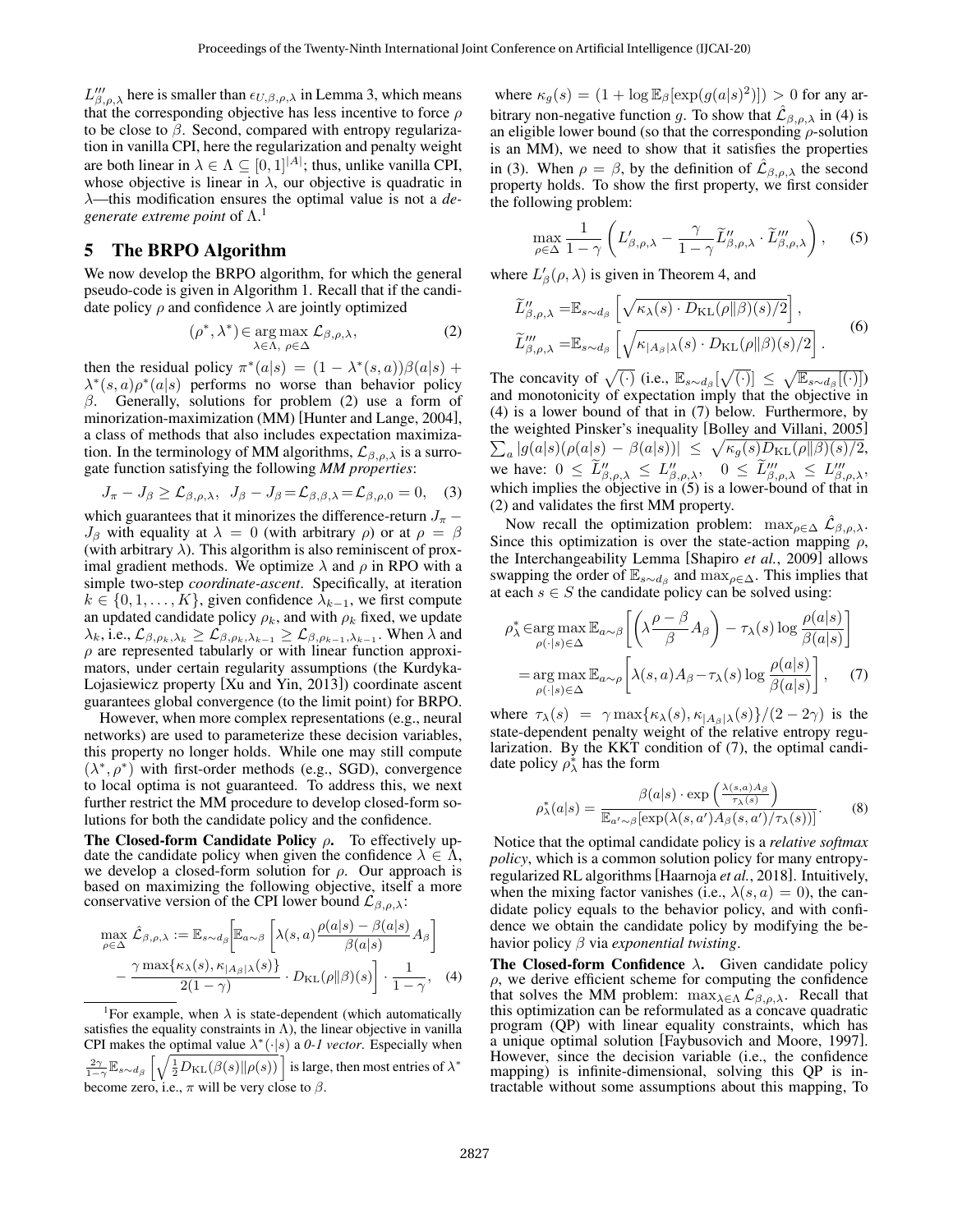resolve this issue, instead of using the surrogate objective  $\mathcal{L}_{\beta,\rho,\lambda}$  in MM, we turn to its sample-based estimate. Specifically, given a batch of data  $B = \{(s_i, a_i, r_i, s'_i)\}_{i=1}^{|B|}$  generated by the behavior policy  $\beta$ , denote by

$$
\overline{L}'_{\beta,\rho,\lambda} := \frac{1}{1-\gamma} \cdot \frac{1}{|B|} \sum_{i=1}^{|B|} \overline{\lambda}_i^{\top} \cdot ((\rho - \beta) \cdot A_{\beta})_i
$$
  

$$
\overline{L}''_{\beta,\rho,\lambda} := \frac{1}{1-\gamma} \cdot \frac{1}{|B|} \sum_{i=1}^{|B|} \overline{\lambda}_i^{\top} \cdot |\rho - \beta|_i
$$
  

$$
\overline{L}'''_{\beta,\rho,\lambda} := \frac{\gamma}{1-\gamma} \cdot \frac{1}{|B|} \sum_{i=1}^{|B|} \overline{\lambda}_i^{\top} \cdot (|\rho - \beta| \cdot |A_{\beta}|)_i
$$

the sample-average approximation (SAA) of functions  $L'_{\beta,\rho,\lambda}$ ,  $L''_{\beta,\rho,\lambda}$ , and  $L'''_{\beta,\rho,\lambda}$  respectively, where

$$
(\rho - \beta)A_{\beta} = \{ (\rho(\cdot|s_i) - \beta(\cdot|s_i))A_{\beta}(s_i, \cdot) \}_{s_i \in B},
$$
(9)  

$$
A_{\beta} = \frac{\beta |A_{\beta}|}{\beta - \beta} = \frac{\beta(\cdot|s_i)A_{\beta}(s_i, \cdot)}{\beta - \beta}.
$$
(10)

$$
|\rho - \beta||A_{\beta}| = \{ (|\rho(\cdot|s_i) - \beta(\cdot|s_i)||A_{\beta}(s_i, \cdot)) \}_{s_i \in B}, \quad (10)
$$

and  $|\rho - \beta| = {\{|\rho(\cdot|s_i) - \beta(\cdot|s_i)|\}_{s_i \in B}}$  are  $|A| \cdot |B|$ dimensional vectors, where each element is generated by a state sample from B, and  $\overline{\lambda} = {\lambda(\cdot|s_i)}_{s_i \in B}$  is a  $|A| \cdot |B|$ dimensional decision vector, where each |A|-dimensional element vector corresponds to the confidence w.r.t. state samples in B. Since the expectation in  $L'_{\beta,\rho,\lambda}$ ,  $L''_{\beta,\rho,\lambda}$ , and  $L'''_{\beta,\rho,\lambda}$ is over the stationary distribution induced by the behavior policy, all the SAA functions are *unbiased* Monte-Carlo estimates of their population-based counterparts. We now define  $\overline{\mathcal{L}}_{\beta,\rho,\lambda} := \overline{L}'_{\beta,\rho,\lambda} - \overline{L}''_{\beta,\rho,\lambda} \overline{L}'''_{\beta,\rho,\lambda}$  as the SAA-MM objective and use this to solve for the confidence vector  $\overline{\lambda}$  over the batch samples.

Now consider the following maximization problem:

$$
\max_{\overline{\lambda}\in\overline{\Lambda}}\langle(\rho-\beta)\cdot A_{\beta},\overline{\lambda}\rangle-\frac{\gamma}{|B|(1-\gamma)}\langle|\rho-\beta|,\overline{\lambda}\rangle\cdot\langle|\rho-\beta||A_{\beta}|,\overline{\lambda}\rangle,\tag{11}
$$

where the feasible set  $\overline{\Lambda} = \{ \lambda \in [0,1] : \sum_{a \in A} \lambda(s_i, a) \cdot \}$  $(\rho(a|s_i) - \beta(a|s_i)) = 0, \forall i \in \{1, \dots, |B|\}$  only imposes constraints on the states that appear in the batch B.

This finite-dimensional QP problem can be expressed in the following quadratic form:

$$
\max_{\overline{\lambda} \in \overline{\Lambda}} \overline{\lambda}^{\top} ((\rho - \beta) \cdot A_{\beta}) - \frac{1}{2} \cdot \overline{\lambda}^{\top} \Theta \overline{\lambda},
$$

where the symmetric matrix is given by

$$
\Theta_{\beta,\rho} := \frac{\gamma(D_{|A_{\beta}|} \cdot \Delta_{\beta,\rho} + \Delta_{\beta,\rho} \cdot D_{|A_{\beta}|}^{\top})}{|B|(1-\gamma)},
$$

 $\Delta_{\beta,\rho} = |\rho-\beta|\cdot|\rho-\beta|^{\top}$ , and  $D_{|A_{\beta}|} = \text{diag}(\{|A_{\beta}|\}_{a \in A, s \in B})$ is a  $|B| \cdot |A| \times |B| \cdot |A|$ -diagonal matrix whose elements are the absolute advantage function. By definition,  $\Theta$  is positivesemi-definite, hence the QP above is concave. Using its KKT condition, the unique optimal confidence vector over batch B is given as

<span id="page-4-1"></span>
$$
\overline{\lambda}^* = \min\{1, \max\{0, \Theta_{\beta,\rho}^{-1}((\rho - \beta) \cdot A_{\beta} + M_{\beta,\rho}^\top \nu_{\beta,\rho}\}\},\ (12)
$$

where  $M_{\beta,\rho} = \text{blkdiag}(\{[\rho(a|x)-\beta(a|x)]_{a\in A}\}_{x\in B})$  is a  $|B|$ .  $|A| \times |B|$ -matrix, and the Lagrange multiplier  $\nu_{\beta,\rho} \in \mathbb{R}^{|B|}$ w.r.t. constraint  $M_{\beta,o}\overline{\lambda}=0$  is given by

$$
\nu_{\beta,\rho} = -(M_{\beta,\rho}^{\top} \Theta_{\beta,\rho}^{-1} M_{\beta,\rho})^{-1} (M_{\beta,\rho}^{\top} \Theta_{\beta,\rho}^{-1} (\rho - \beta) \cdot A_{\beta}).
$$
 (13)

We first construct the confidence function  $\lambda(s, a)$  from the confidence vector  $\overline{\lambda}^*$  over B, in the following tabular fashion:

$$
\lambda(s,a) = \begin{cases} \overline{\lambda}_{s,a}^* & \text{if } (s,a) \in B \\ 0 & \text{otherwise} \end{cases}.
$$

While this construction preserves optimality w.r.t. the CPI objective [\(2\)](#page-3-1), it may be overly conservative, because the policy equates to the behavior policy by setting  $\lambda = 0$  at state-action pairs that are not in  $B$  (i.e., no policy improvement). To alleviate this conservatism, we propose to learn a confidence function that generalizes to out-of-distribution samples.

**Learning the Confidence.** Given a confidence vector  $\overline{\lambda}^*$ corresponding to samples in batch  $B$ , we learn the confidence function  $\lambda_{\phi}(s, a)$  in supervised fashion. To ensure that the confidence function satisfies the constraint:  $\lambda_{\phi} \in \Lambda$ , i.e.,  $\sum_{a} \lambda_{\phi}(s, a)(\rho(a|s) - \beta(a|s)) = 0, \lambda_{\phi}(s, a) \in [0, 1], \forall s, a^2,$  $\sum_{a} \lambda_{\phi}(s, a)(\rho(a|s) - \beta(a|s)) = 0, \lambda_{\phi}(s, a) \in [0, 1], \forall s, a^2,$  $\sum_{a} \lambda_{\phi}(s, a)(\rho(a|s) - \beta(a|s)) = 0, \lambda_{\phi}(s, a) \in [0, 1], \forall s, a^2,$ we parameterize it as

$$
\lambda_{\phi^*}(s, a) := \frac{\pi_{\phi^*}(a|s) - \beta(a|s)}{\rho(a|s) - \beta(a|s)}, \ \forall (s, a) \in S \times A,
$$
 (14)

where  $\pi_{\phi} \in \Delta$  is a learnable policy mapping, such that  $\min\{\beta(a|s), \rho(a|s)\}\ \le\ \pi_{\phi}(a|s)\ \le\ \max\{\beta(a|s), \rho(a|s)\},$  $\forall s, a$ . We then learn  $\phi$  via the following KL distributionfitting objective [Rusu *et al.*[, 2015\]](#page-6-27):

$$
\min_{\phi} \frac{1}{B} \sum_{(s,a) \in B} \pi_{\phi}(a|s) \log \left( \frac{\pi_{\phi}(a|s)}{(1 - \overline{\lambda}_{s,a}^*) \beta(a|s) + \overline{\lambda}_{s,a}^* \cdot \rho(a|s)} \right).
$$

While this approach learns  $\lambda_{\phi}$  by generalizing the confidence vector to out-of-distribution samples, when  $\pi_{\phi}$  is a NN, one challenge is to enforce the constraint:  $\min\{\beta(a|s), \rho(a|s)\}\leq$  $\pi_{\phi}(a|s) \leq \max\{\beta(a|s), \rho(a|s)\}, \forall s, a$ . Instead, using an in-graph convex optimization NN [\[Amos and Kolter, 2017\]](#page-6-28), we parameterize  $\lambda_{\phi}$  with a NN with the following *constraintprojection layer*  $\Phi$  :  $S \rightarrow A$  before the output:

<span id="page-4-2"></span>
$$
\Phi(s) \in \arg\min_{\lambda \in \mathbb{R}^{|A|}} \frac{1}{2} \sum_{a \in A} \|\lambda_a - \widetilde{\lambda}_{s,a}^*\|^2,
$$
  
s.t. 
$$
\sum_a \lambda_a(\rho(a|s) - \beta(a|s)) = 0, \ 0 \le \lambda \le 1,
$$
 (15)

where, at any  $s \in S$ , the |A|-dimensional confidence vector label  $\{\widetilde{\lambda}_{s,a}^*\}_{a \in A}$  is equal to  $\{\overline{\lambda}_{\overline{s},a}^*\}_{a \in A}$  chosen from the batch confidence vector  $\overline{\lambda}^*$  such that  $\overline{s}$  in B is closest to s. Indeed, analogous to the closed-form solution in [\(12\)](#page-4-1), this projection layer has a closed-form QP formulation with linear constraints:  $\Phi(s) = \min\{1, \max\{0, \tilde{\lambda}_{s, \cdot}^* + (\rho(\cdot|s) - \tilde{\lambda}_{s, \cdot}^*)\}\}$  $\beta(\cdot|s)) \cdot \mu_{\beta,\rho}$ }, where Lagrange multiplier  $\mu_{\beta,\rho}$  is given by  $\mu_{\beta,\rho} = -(\rho(\cdot|s) - \beta(\cdot|s))^{\top} \tilde{\lambda}_{s}^{*}, / \|\rho(\cdot|s) - \beta(\cdot|s)\|^{2}.$ 

Although the  $\rho$ -update is theoretically justified, in practice, when the magnitude of  $\kappa_{\lambda}(s)$  becomes large (due to the conservatism of the weighted Pinsker inequality), the relativesoftmax candidate policy [\(8\)](#page-3-6) may be too close to the behavior policy β, impeding learning of the residual policy (i.e.,  $\pi \approx \beta$ ). To avoid this in practice, we can upper bound the temperature, i.e.,  $\kappa_{\lambda}(s) \leftarrow \min{\kappa_{\max}, \kappa_{\lambda}(s)}$ , or introduce a weak temperature-decay schedule, i.e.,  $\kappa_{\lambda}(s) \leftarrow \kappa_{\lambda}(s) \cdot \epsilon^{k}$ , with a tunable  $\epsilon \in [0, 1)$ .

<span id="page-4-0"></span><sup>&</sup>lt;sup>2</sup>If one restricts  $\lambda_{\phi}$  to be only *state*-dependent, this constraint immediately holds.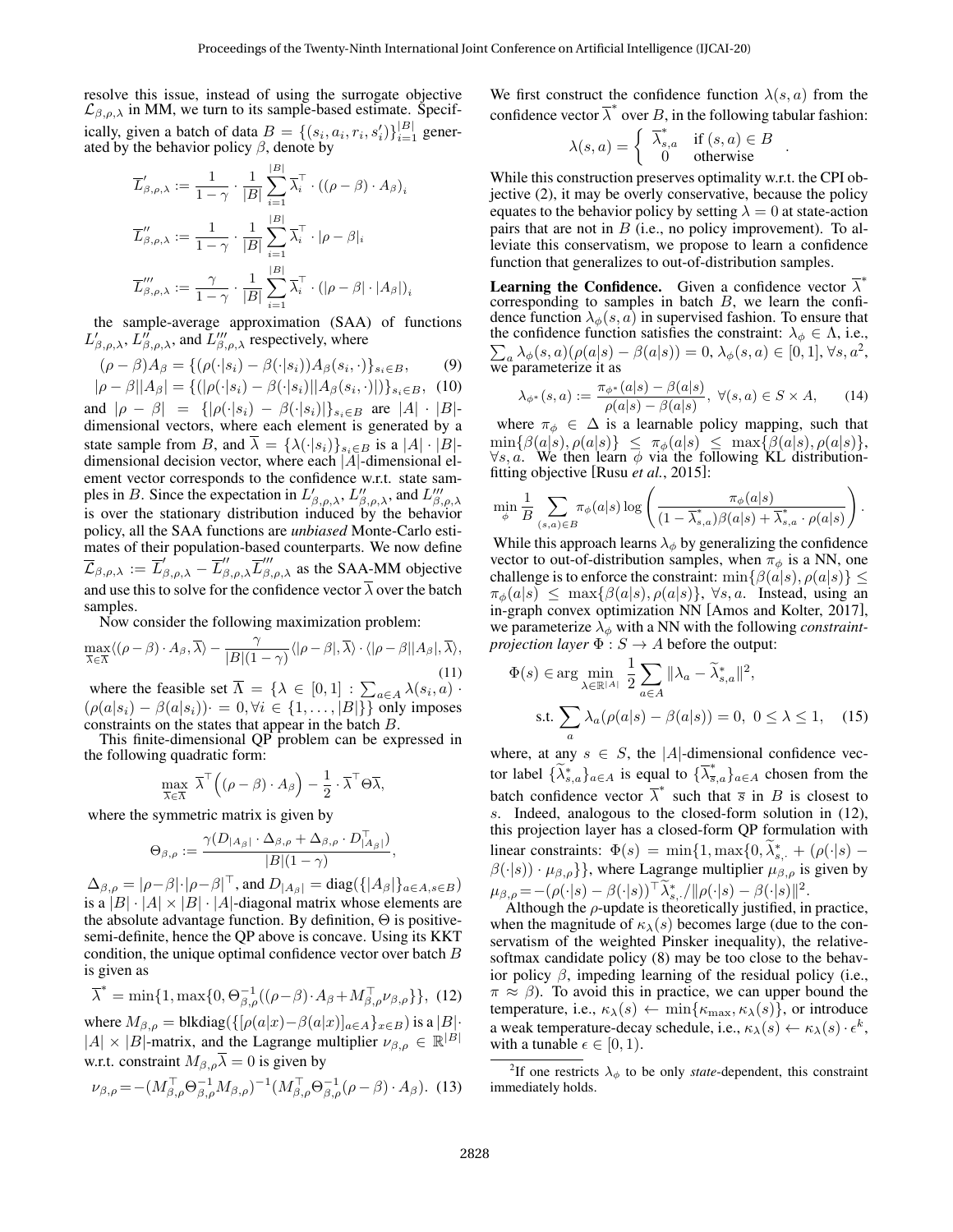<span id="page-5-2"></span>

| Environment- $\varepsilon$           | <b>DON</b>         | BRPO-C            | BRPO (ours)                               | <b>BCO</b>                         | KL-O               | <b>SPIBB</b>       | BC.               | <b>Behavior Policy</b> |
|--------------------------------------|--------------------|-------------------|-------------------------------------------|------------------------------------|--------------------|--------------------|-------------------|------------------------|
| Acrobot-0.05                         | $-91.2 \pm 9.1$    | $-94.6 \pm 3.8$   | $-91.9 \pm 9.0$                           | $-96.9 \pm 3.7$                    | $-93.0 \pm 2.6$    | $-103.5 \pm 24.1$  | $-102.3 \pm 5.0$  | $-103.9$               |
| $Acrobot-0.15$                       | $-83.1 \pm 5.2$    | $-91.7 \pm 4.0$   | $-86.1 \pm 10.1$                          | $-97.1 \pm 3.3$                    | $-92.1 \pm 3.2$    | $-91.1 \pm 44.8$   | $-113.1 \pm 5.6$  | $-114.3$               |
| Acrobot-0.25                         | $-83.4 \pm 3.9$    | $-91.2 \pm 4.1$   | $-85.3 \pm 4.8$                           | $-96.7 \pm 3.1$                    | $-90.0 \pm 2.9$    | $-86.0 \pm 5.8$    | $-124.1 \pm 7.0$  | $-127.2$               |
| Acrobot-0.50                         | $-84.3 \pm 22.6$   | $-90.9 \pm 3.4$   | $-83.7 \pm 16.6$                          | $-77.8 \pm 13.5$                   | $-84.5 \pm 3.8$    | $-106.8 \pm 102.7$ | $-173.7 + 8.1$    | $-172.4$               |
| Acrobot-1.00                         | $-208.9 \pm 174.8$ |                   | $-156.8 \pm 22.0$ $-121.7 \pm 10.2$ $\pm$ | $-236.0 \pm 85.6$                  | $-227.5 \pm 148.1$ | $-184.8 \pm 150.2$ | $-498.3 \pm 1.7$  | $-497.3$               |
| CartPole-0.05                        | $82.7 \pm 0.5$     |                   | $220.8 + 117.0$ 336.3 + 122.6             | $255.4 + 11.1$                     | $323.0 \pm 13.5$   | $28.8 \pm 1.2$     | $205.6 + 19.6$    | 219.1                  |
| CartPole-0.15                        | $299.3 + 133.5$    | $305.6 + 95.2$    | $409.9 + 64.4$                            | $255.3 + 11.4$                     | $357.7 \pm 84.1$   | $137.7 + 11.7$     | $151.6 + 27.5$    | 149.5                  |
| CartPole-0.25                        | $368.5 + 129.3$    | $405.1 + 74.4$    | $316.8 \pm 64.1$                          | $ 247.4 + 128.7 $                  | $441.4 \pm 79.8$   | $305.2 + 119.7$    | $103.0 + 20.4$    | 101.9                  |
| CartPole-0.50                        | $271.5 \pm 52.0$   | $358.3 \pm 114.1$ |                                           | $433.8 \pm 93.5$ 282.5 $\pm$ 111.8 | $314.1 \pm 107.0$  | $310.4 \pm 128.0$  | $39.7 \pm 5.1$    | 37.9                   |
| CartPole-1.00                        | $118.3 \pm 0.3$    | $458.6 \pm 51.5$  | $369.0 \pm 42.3$                          | $194.0 \pm 25.1$                   | $209.7 \pm 48.4$   | $147.1 \pm 0.1$    | $22.6 \pm 1.5$    | 21.9                   |
| LunarLander-0.05 - 236.4 $\pm$ 177.6 |                    | $35.6 \pm 61.7$   | $88.2 \pm 32.0$                           | $81.5 \pm 14.9$                    | $84.4 \pm 26.3$    | $-200.4 \pm 81.7$  | $75.8 \pm 17.7$   | 73.7                   |
| LunarLander-0.15 - 215.6 $\pm$ 140.4 |                    | $79.6 \pm 29.7$   | $103.9 \pm 49.8$                          | $80.3 \pm 16.8$                    | $61.4 \pm 39.0$    | $86.1 \pm 73.3$    | $76.4 \pm 16.6$   | 84.9                   |
| LunarLander-0.25                     | $2.5 \pm 101.3$    | $109.5 \pm 40.7$  | $141.6 + 11.0$                            | $83.5 + 14.6$                      | $78.7 \pm 48.8$    | $166.0 + 90.6$     | $57.9 + 13.1$     | 57.3                   |
| LunarLander-0.50 $-104.6 \pm 68.3$   |                    | $42.5 \pm 71.4$   | $101.0 \pm 39.6$                          | $-13.2 \pm 44.9$                   | $66.2 \pm 78.0$    | $-134.6 \pm 17.1$  | $-32.6 + 6.5$     | $-36.0$                |
| LunarLander-1.00                     | $-65.6 \pm 45.9$   | $53.5 \pm 44.1$   | $81.8 \pm 42.1$                           | $-69.1 \pm 44.0$                   | $-139.2 \pm 29.1$  | $-107.1 \pm 94.4$  | $-177.4 \pm 13.1$ | $-182.6$               |

Table 1: The mean and st. dev. of average return with the best hyperparameter configuration (with the top-2 results boldfaced). Full training curves are given in the appendix. For BRPO-C, the optimal confidence parameter is found by grid search.

#### <span id="page-5-0"></span>Algorithm 1 BRPO algorithm

**Require:** *B*: batch data; Tunable parameter  $\mu \in [0, 1]$ 

- 1: for  $t = 1, ..., N$  do
- 2: Sample mini-batch of transitions  $(s, a, r, d, s') \sim B$
- 3: Compute  $\overline{\lambda}^*$  from Eq. [\(12\)](#page-4-1)
- 4: Update confidence  $\phi^*$  by Eq. [\(15\)](#page-4-2)
- 5: Update candidate policy  $\rho_{\lambda_{\phi^*}}^*$  by Eq. [\(8\)](#page-3-6)
- 6: Construct target critic network  $V_{\theta}(s') := (1 (\mu)\mathbb{E}_{a'\sim\beta}[Q_{\theta'}(s',a')] + \mu \max_{a'}Q_{\theta'}(s',a')$
- 7: Update  $\theta \leftarrow \arg \max_{\theta} \frac{1}{2} (Q_{\theta}(s, a) r \gamma V_{\theta'}(s'))^2$
- 8: Update target network:  $\ddot{\theta}' \leftarrow \tau \theta + (1 \tau) \theta'$

### 6 Experimental Results

To illustrate the effectiveness of BRPO, we compare against six baselines: DQN [Mnih *et al.*[, 2013\]](#page-6-0), discrete BCQ [\[Fujimoto](#page-6-13) *et al.*, 2019], KL-regularized Q-learning (KL-Q) [\[Jaques](#page-6-15) *et al.*, 2019], SPIBB [\[Laroche and Trichelair,](#page-6-17) [2017\]](#page-6-17), Behavior Cloning (BC) [\[Kober and Peters, 2010\]](#page-6-29), and BRPO-C, which is a simplified version of BRPO that uses a constant (tunable) parameter as confidence weight<sup>[3](#page-5-1)</sup>. We do not consider ensemble models, thus do not include methods like BEAR [\[Kumar](#page-6-5) *et al.*, 2019] among our baselines. CPI is also excluded since it is subsumed by BRPO-C with a grid search on the confidence. It is also generally inferior to BRPO-C because candidate policy learning does not optimize the performance of the final mixture policy. We evaluated on three discrete-action OpenAI Gym tasks [\[Brockman](#page-6-30) *et al.*, [2016\]](#page-6-30): Cartpole-v1, Lunarlander-v2, and Acrobot-v1.

The behavior policy in each environment is trained using standard DQN until it reaches 75% of optimal performance, similar to the process adopted in related work (e.g., [\[Fujimoto](#page-6-7) *et al.*[, 2018\]](#page-6-7)). To assess how exploration and the quality of behavior policy affect learning, we generate five sets of data for each task by injecting different random exploration into the same behavior policy. Specifically, we add  $\varepsilon$ -greedy exploration for  $\varepsilon = 1$  (fully random), 0.5, 0.25, 0.15, and 0.05, generating 100K transitions each for batch RL training.

All models use the same architecture for a given

environment—details (architectures, hyper-parameters, etc.) are described in the appendix of the extended paper. While training is entirely offline, policy performance is evaluated online using the simulator, at every 1000 training iterations. Each measurement is the average return w.r.t. 40 evaluation episodes and 5 random seeds, and results are averaged over a sliding window of size 10.

Table [1](#page-5-2) shows the average return of BRPO and the other baselines under the best hyper-parameter configurations in each task setting. Behavior policy performance decreases as  $\varepsilon$  increases, as expected, and BC matches that very closely. DQN performs poorly in the batch setting. Its performance improves as  $\varepsilon$  increases from 0.05 to 0.25, due to increased state-action coverage, but as  $\varepsilon$  goes higher (0.5, 1.0), the state space coverage decreases again since the (near-) random policy is less likely to reach a state far away from the initial state.

BCQ, KL-Q and SPIBB follow the behavior policy in some ways, and showing different performance characteristics over the data sets. The underperformance relative to BRPO is more prominent for very low or very high  $\varepsilon$ , suggesting deficiency due to overly conservative updates or following the behavior policy too closely, when BRPO is able to learn.

Since BRPO exploits the statistics of each  $(s, a)$  pair in the batch data, it achieves good performance in almost all scenarios, outperforming the baselines. The stable performance and robustness across various scenarios make BRPO an appealing algorithm for batch/offline RL in real-world, where it is usually difficult to estimate the amount of exploration required prior to training, given access only to batch data.

### 7 Concluding Remarks

We have presented *Batch Residual Policy Optimization* (BRPO) for learning residual policies in batch RL settings. Inspired by CPI, we derived learning rules for jointly optimizing both the candidate policy and *state-action dependent* confidence mixture of a residual policy to maximize a conservative lower bound on policy performance. BRPO is thus more exploitative in areas of state space that are well-covered by the batch data and more conservative in others. While we have shown successful application of BRPO to various benchmarks, future work includes deriving finite-sample analysis of BRPO, and applying BRPO to more practical batch domains (e.g., robotic manipulation, recommendation systems).

<span id="page-5-1"></span><sup>&</sup>lt;sup>3</sup>For algorithms designed for online settings, we modify data collection to sample only from offline / batch data.